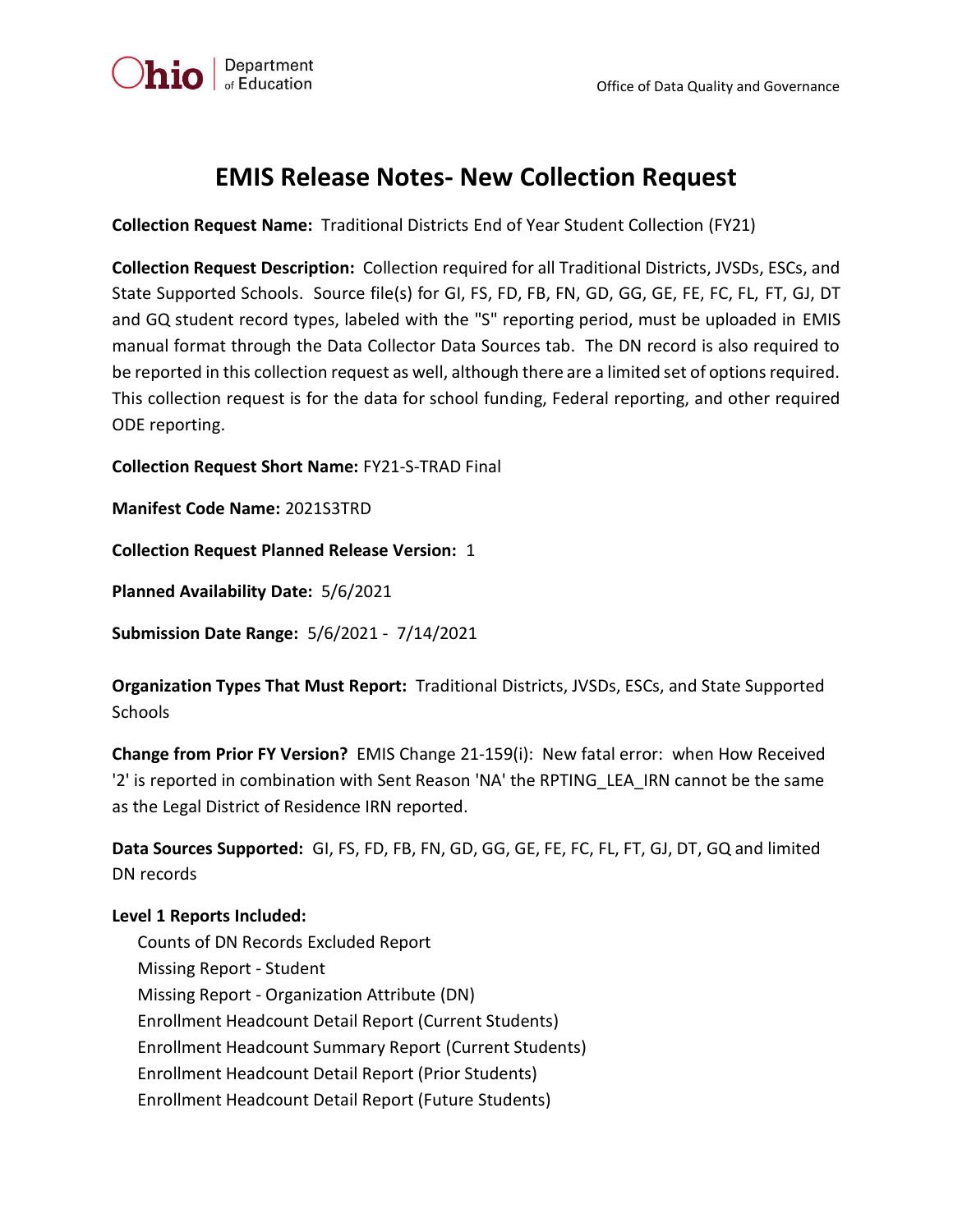Office of Data Quality and Governance



## **Level 2 Reports Included:**

(CCPL-001) CCP Non-Payment

(CCPL-002) CCP Not Funded at Responsible LEA

(CCPL-003) CCP Split Payment

(CCPL-004) CCP Escalated Courses

(CCPL-101) CCP Projected Payment

(FLCS-001) FLICS Student Enrollment

(FTED-001) FTE Detail

(FTED-003) FTE Adjustments

(FTES-001) FTE Total by Fund Pattern

(FTES-002) FTE Total by Student and Fund Pattern

(FTES-003) FTE Total by Student

(FTES-004) FTE Summary of Students with Adjustments

(FTES-005) FTE Daily Summary Report - Students District is Educating

(FTES-006) FTE Daily Summary Report - Students Initially Funded at District

(FTES-007) FTE Daily Summary Report - Transfers

(STAT-001) Level 2 Status Report

(TUIT-001) Educating District Tuition - 1st Funding Window

(TUIT-002) Resident District Tuition - 1st Funding Window

(TUIT-003) Educating District Tuition - 2nd Funding Window

(TUIT-004) Resident District Tuition - 2nd Funding Window

(WKCD-001) Where Kids Count

(WKCD-002) Where Kids Count Summary

Additionally, numerous Gen Issues Reports are also included in this collection. In general the Gen Issues reports will likely be run at least once per week beginning in mid to late May. The report explanation, including content and contact information regarding each report is available [here.](http://education.ohio.gov/Topics/Data/EMIS/EMIS-Documentation/FY16-EMIS-Validation-and-Report-Explanation-Docume)

The following Grad Cohort Reports are available in this collection:

 (GRAD-002) Newly Assigned to Grad Cohort (GRAD-421) 2021 - Grad Cohort - 4th Year Status (GRAD-422) 2022 - Grad Cohort - 3rd Year Status (GRAD-423) 2023 - Grad Cohort - 2nd Year Status (GRAD-424) 2024 - Grad Cohort - 1st Year Status (GRAD-520) 2020 - Grad Cohort - 5th Year Status (GRAD-619) 2019 - Grad Cohort - 6th Year Status (GRAD-718) 2018 - Grad Cohort - 7th Year Status (GRAD-817) 2017 - Grad Cohort - 8th Year Status